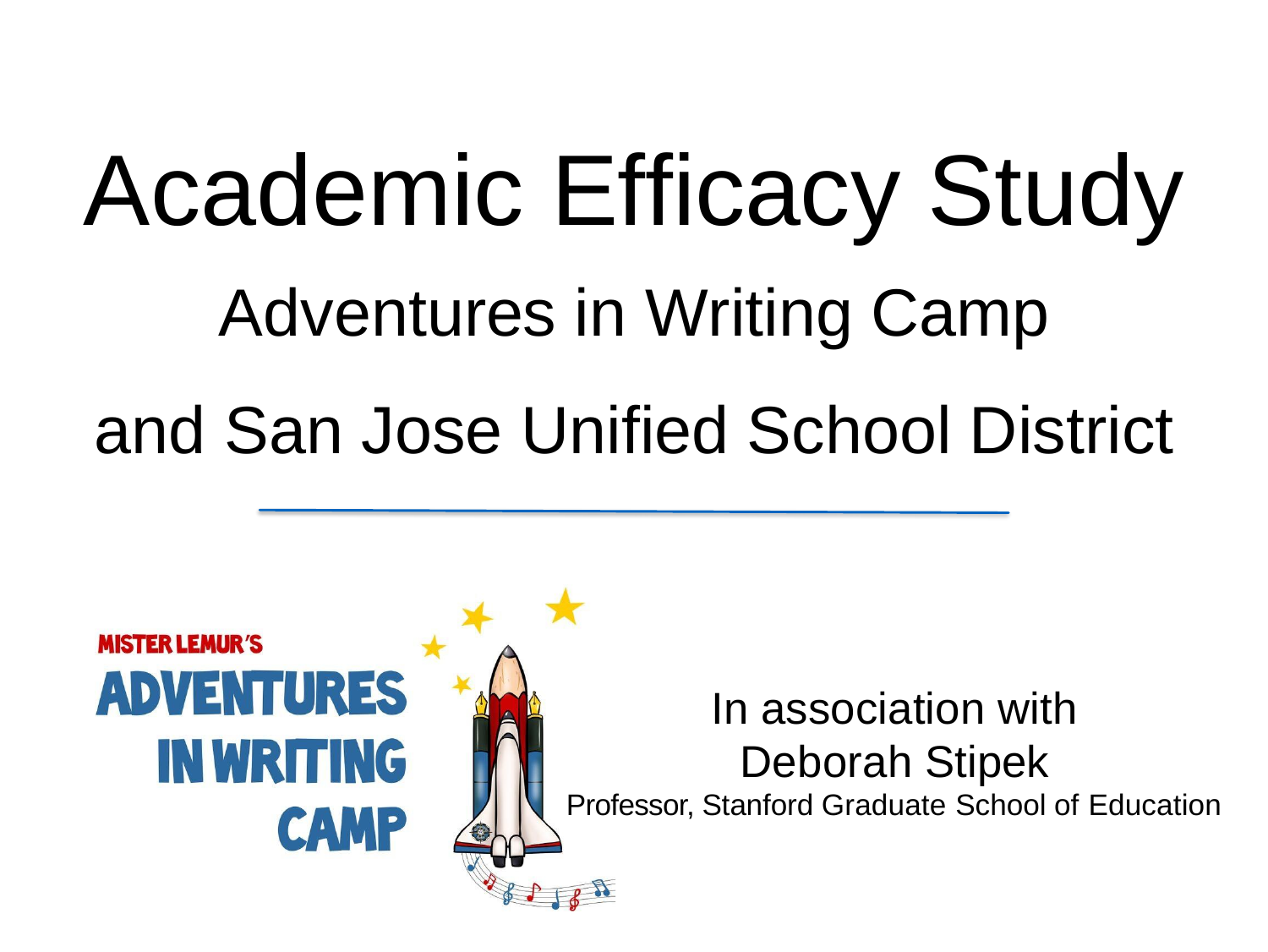Each student provided a writing sample on the first and last days of camp. Two SJUSD teachers evaluated the samples on the district rubric. This is what they found:

- 17% increase in Writing Focus
- 28.3% increase in Organization and Plot
- \* 24.4% increase in Narrative Skills 1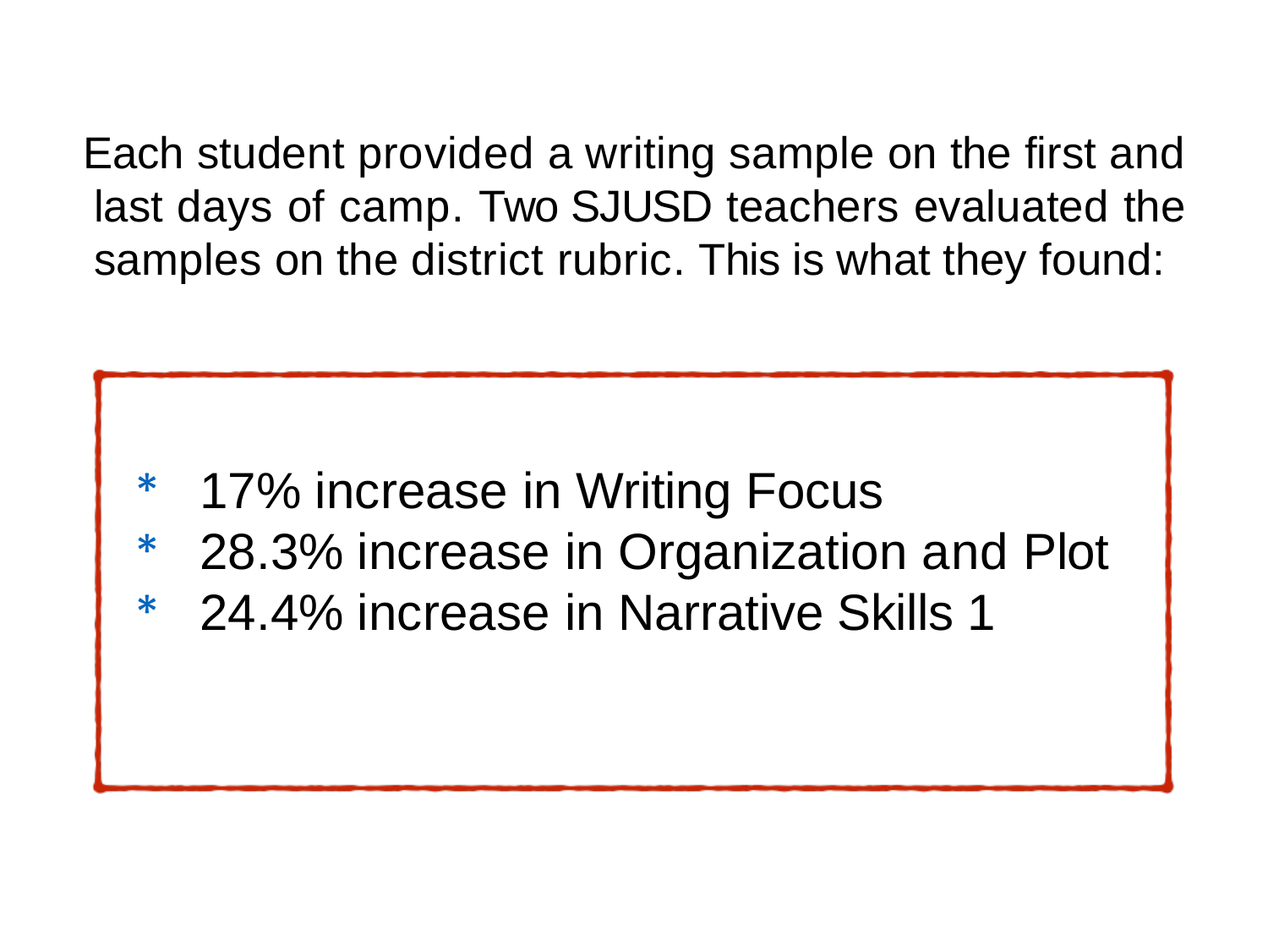## District Writing Assessment Scores

Each student in the study completed writing samples in the Spring (close to the end of the school year) and again in the Fall (shortly after returning to school after the summer). These samples were graded on a district standard rubric and had the potential of receiving up to 12 points, as per standard district grading procedures. Upon comparison of the Intervention Group (those who attended AIW Camp) and the Control Group (those who did not attend camp), we found that students who attended camp were more likely to have a **significant improvement** than those who did not.

*We define significant improvement as more than 3 points.*

26% of students in the study who**attended** camp saw a significant improvement. 7% of students in the study who **did not attend** camp saw a significant improvement.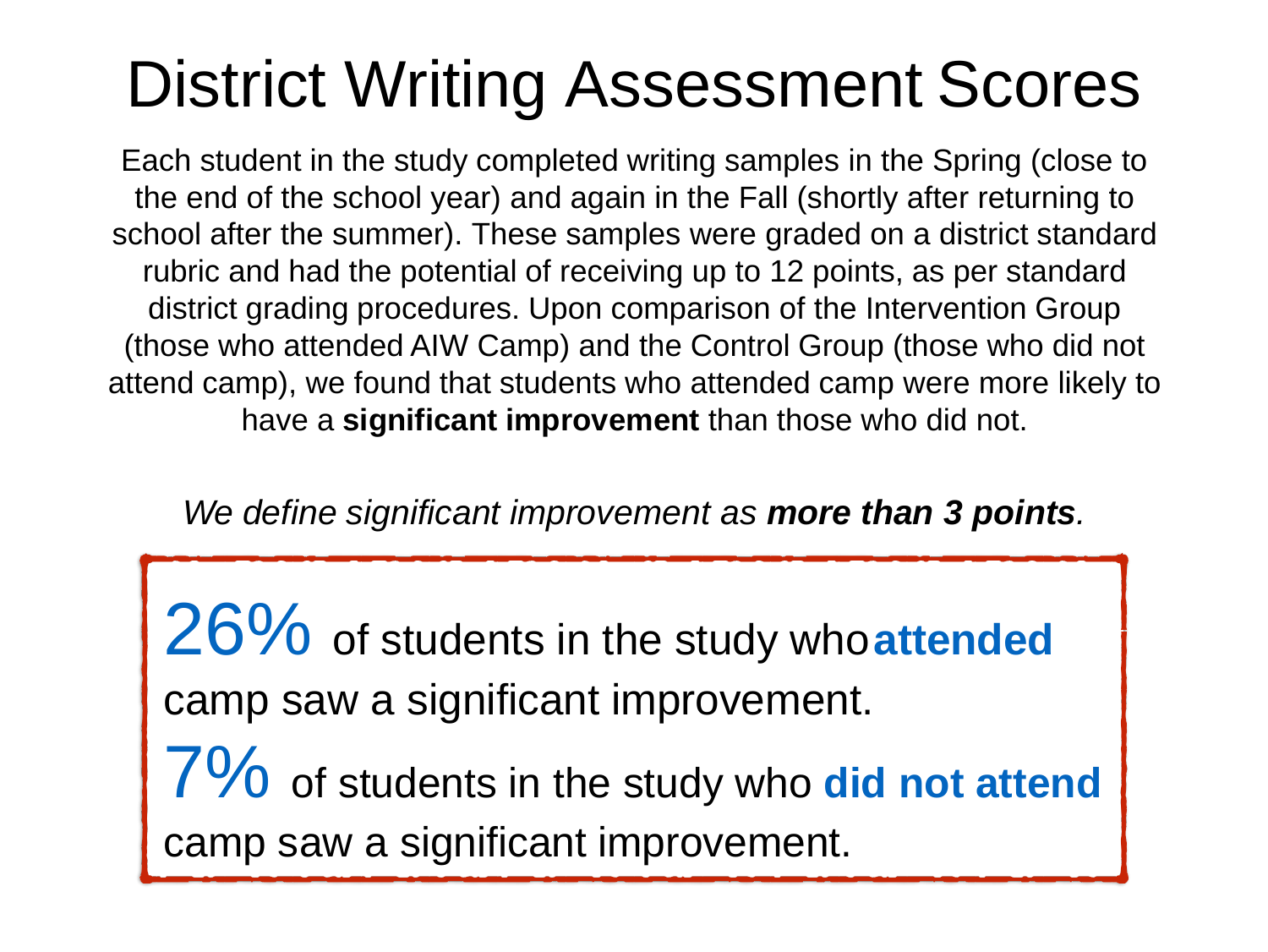Students were given a self-assessment survey on the first and last days of camp<sub>3</sub>. They reported the following:

| "I am a good writer"                                                            | "I enjoy writing"                                                                                                                          |
|---------------------------------------------------------------------------------|--------------------------------------------------------------------------------------------------------------------------------------------|
| 23.6% increase                                                                  | 9.5% increase                                                                                                                              |
| "I am excited to<br>write stories at home<br>in my free time"<br>25.3% increase | "I think I will choose to write<br>stories at home, even if it<br>means less time watching TV<br>or playing video games"<br>19.3% increase |